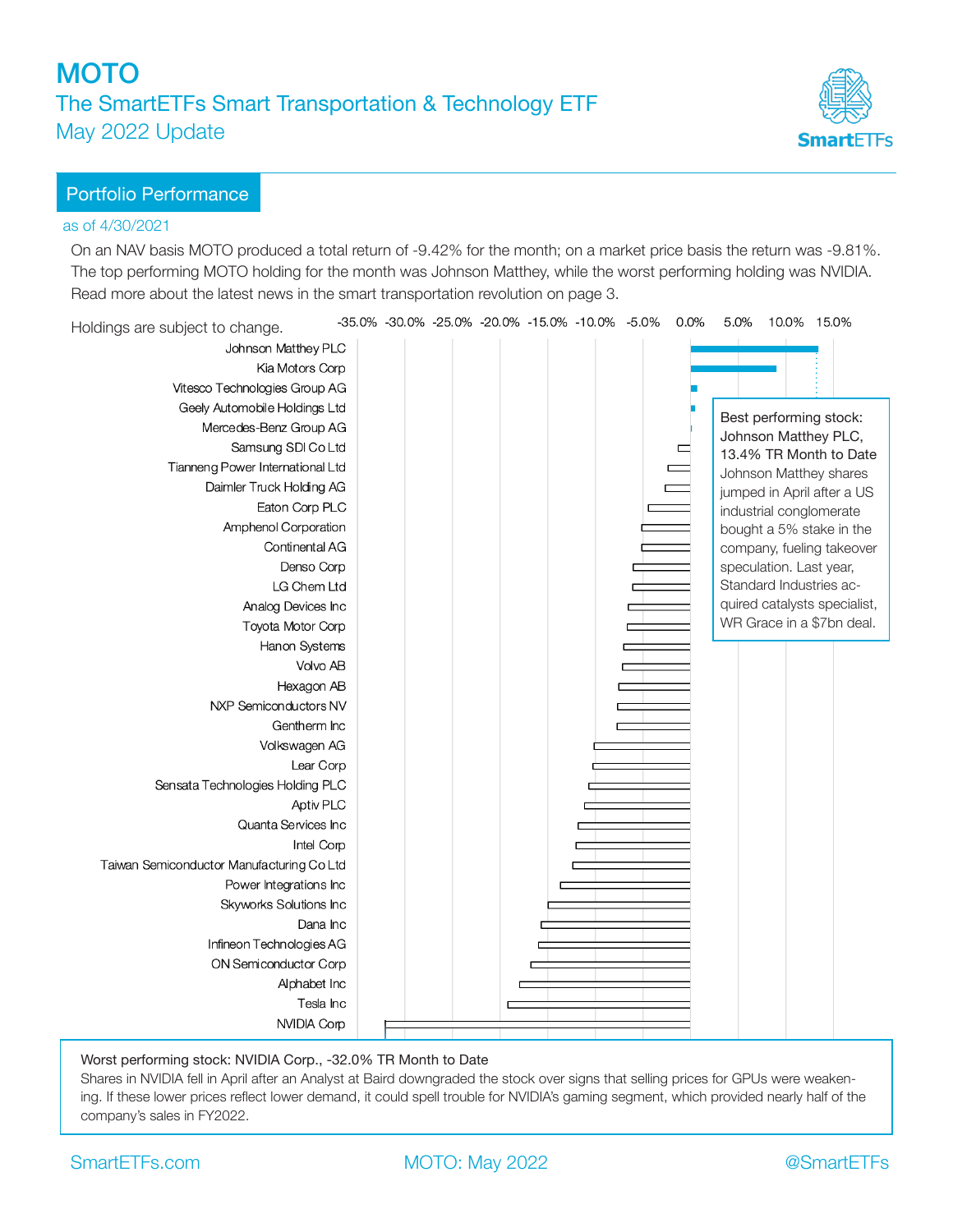# **MOTO** The SmartETFs Smart Transportation & Technology ETF May 2022 Update



## Portfolio Performance

| As of 4/30/2022             | 1 Month  | 6 Months   | YTD        | 1 Year     | Since Inception (11/15/19) |
|-----------------------------|----------|------------|------------|------------|----------------------------|
| <b>MOTO at NAV</b>          | $-9.42%$ | $-20.20\%$ | $-20.36%$  | $-14.38%$  | 19.97%                     |
| <b>MOTO at Market Price</b> | $-9.81%$ | $-20.99\%$ | $-20.86\%$ | $-14.91\%$ | 19.48%                     |
| <b>MSCI World NR</b>        | $-8.31%$ | $-11.30\%$ | $-13.03\%$ | $-3.52%$   | 27.06%                     |
|                             |          |            |            |            |                            |
| As of 3/31/2022             | 1 Month  | 6 Months   | <b>YTD</b> | 1 Year     | Since Inception (11/15/19) |
| <b>MOTO at NAV</b>          | $-0.52%$ | $-5.85%$   | $-12.08%$  | $-3.85%$   | 25.86%                     |
| <b>MOTO at Market Price</b> | $-0.53%$ | $-5.97\%$  | $-12.25%$  | $-4.07\%$  | 25.56%                     |

Expense Ratio: 0.68% (net) | 0.88% (gross)

The Adviser has contractually agreed to reduce its fees and/or pay ETF expenses in order to limit the Fund's total annual operating expenses to 0.68% through June 30, 2022.

*Performance data quoted represents past performance and does not guarantee future results. The investment return*  and principal value of an investment in the Fund will fluctuate so that an investor's shares, when redeemed, may be *worth more or less than their original cost. Current performance of the Fund may be lower or higher than the performance data quoted. Performance data current to the most recent month-end may be obtained by visiting SmartETFs. com, or calling (866) 307-5990. The returns shown are cumulative for the period, not annualized. Market prices return is*  based on the market price of Fund shares as of the close of trading on the exchange where the shares are listed.

Net Asset Value (NAV) represents the net value of an entity and is calculated as the total value of the entity's assets minus the total value of its liabilities.

## Interesting News

- Shares in Tesla slid ~20% in April, underperforming the broader fund. This was in-part driven by the company's CEO and largest shareholder, Elon Musk, clinching a deal to buy Twitter where \$12.5bn of the \$44bn in required funding coming from a loan secured against his Tesla stake.
- In what the company has described as its "Model T moment for the 21st Century", Ford announced that the all-electric iteration of the iconic F-150 pick-up truck has begun rolling off the production line in the US. The F-150 Lightning has already generated huge demand, racking up 200,000 reservations in the US since its unveiling mid-way through last year.
- In April, Volkswagen, the world's second-largest electric vehicle manufacturer by volume announced that it had "sold

*continued on next page...*